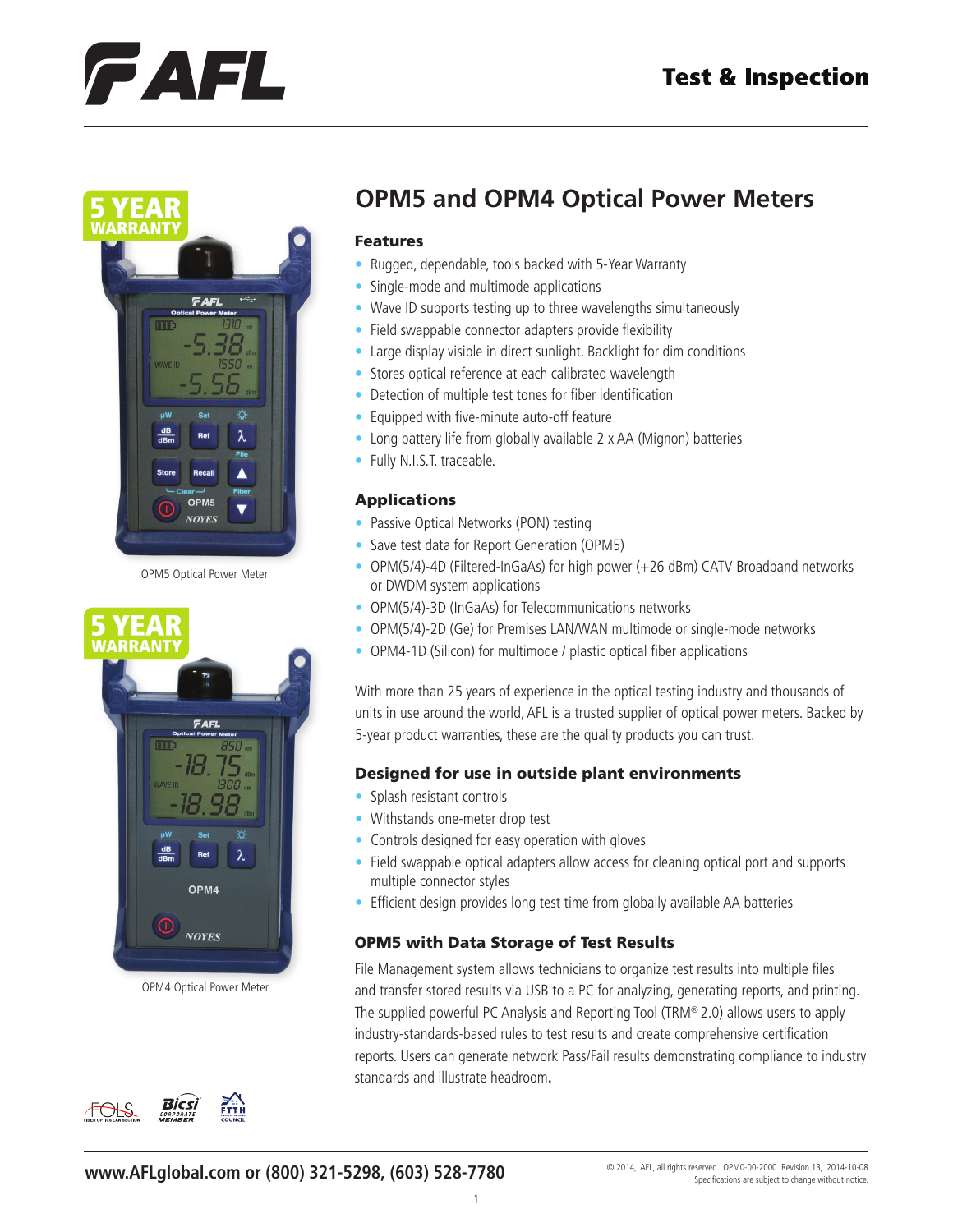

## **OPM5 and OPM4 Optical Power Meters**

### Specifications<sup>a</sup>

| <b>OPTICAL</b>           |                                                                                                         |                                                   |                                                 |                       |  |  |  |  |  |
|--------------------------|---------------------------------------------------------------------------------------------------------|---------------------------------------------------|-------------------------------------------------|-----------------------|--|--|--|--|--|
| <b>MODEL</b>             | OPM5-4D, OPM4-4D                                                                                        | OPM5-3D, OPM4-3D                                  | OPM5-2D, OPM4-2D                                | <b>OPM4-1D</b>        |  |  |  |  |  |
| Calibrated Wavelengths   | 850, 980, 1300, 1310, 1490,<br>1550, 1625 nm                                                            | 850, 1300, 1310, 1490, 1550,<br>1625 nm           | 850, 1300, 1310, 1490, 1550 nm                  | 650, 660, 780, 850 nm |  |  |  |  |  |
| Detector Type            | Filtered InGaAs                                                                                         | <b>InGaAs</b>                                     | Germanium (Ge)                                  | Silicon (Si)          |  |  |  |  |  |
| Measurement Range        | $+26$ to $-50$ dBm                                                                                      | $+10$ to -75 dBm                                  | $+6$ to $-60$ dBm                               | $+6$ to $-70$ dBm     |  |  |  |  |  |
| Tone Detect Range        | $+6$ to $-30$ dBm<br>$+6$ to -25 dBm for 850 nm                                                         | $+10$ to $-50$ dBm<br>$+10$ to -45 dBm for 850 nm | $+6$ to $-50$ dBm<br>$+6$ to -45 dBm for 850 nm | $+6$ to $-45$ dBm     |  |  |  |  |  |
| Wavelength ID Range      | $+6$ to $-30$ dBm<br>$+6$ to -25 dBm for 850 nm                                                         | $+10$ to $-50$ dBm<br>$+10$ to -45 dBm for 850 nm | $+6$ to $-50$ dBm<br>$+6$ to -45 dBm for 850 nm |                       |  |  |  |  |  |
| Accuracy <sup>b</sup>    | $\pm$ 0.25 dB                                                                                           |                                                   |                                                 |                       |  |  |  |  |  |
| Resolution               | $0.01$ dB                                                                                               |                                                   |                                                 |                       |  |  |  |  |  |
| <b>Measurement Units</b> | dB, dBm, µW                                                                                             |                                                   |                                                 |                       |  |  |  |  |  |
| <b>GENERAL</b>           |                                                                                                         |                                                   |                                                 |                       |  |  |  |  |  |
| Power                    | 2 x AA batteries, accepts standard mini-USB power adapter                                               |                                                   |                                                 |                       |  |  |  |  |  |
| Adapter Caps             | Order with one: 1.25 mm Universal, 2.5 mm Universal, FC, SC, ST, LC. Other connector adapters available |                                                   |                                                 |                       |  |  |  |  |  |
| <b>Battery Life</b>      | 300 hours                                                                                               |                                                   |                                                 |                       |  |  |  |  |  |
| Operating Temperature    | -10 °C to 50 °C, 90 % RH (non-condensing)                                                               |                                                   |                                                 |                       |  |  |  |  |  |
| Storage Temperature      | $-30$ °C to 60 °C, 90 % RH (non-condensing)                                                             |                                                   |                                                 |                       |  |  |  |  |  |
| Size (H x W x D)         | 14.0 x 8.1 x 3.8 cm (5.5 x 3.2 x 1.5 in)                                                                |                                                   |                                                 |                       |  |  |  |  |  |
| Weight                   | $0.26$ kg $(0.58$ lb)                                                                                   |                                                   |                                                 |                       |  |  |  |  |  |

#### **Notes:**

a. All specifications valid at 25°C unless otherwise specified.

b. Accuracy measured at 25 ºC and -10 dBm per N.I.S.T. standards.

## Ordering Information

All OPM models include optical power meter, 2 AA batteries, protective rubber boot, customer specified adapter cap, and carry case. OPM5 models also include TRM® 2.0 software (Basic License). Quick Ref Guides (PDF format) are available in Chinese Simplified, Chinese Traditional, French, German, Italian, Japanese, Korean, Portuguese, Spanish and Turkish on<www.AFLglobal.com/OPMQRG>.

When placing an order, select options as follows:

- Model Number (M),
- Detector Type (N),
- Connector Configuration (CC)

Detector Type (N) = **N** = 4, 3, 2, 1



| <b>MODEL</b> | <b>CALIBRATED WAVELENGTHS (nm)</b> |     |     |     |     |      |      |      |      | <b>DETECTOR TYPE</b> | <b>MEASUREMENT</b> | <b>PC SOFTWARE</b> |                |
|--------------|------------------------------------|-----|-----|-----|-----|------|------|------|------|----------------------|--------------------|--------------------|----------------|
|              | 650                                | 660 | 780 | 850 | 980 | 1300 | 1310 | 1490 | 1550 | 1625                 |                    | RANGE (dBm)        |                |
| OPM5-4D      |                                    |     |     |     |     |      |      |      |      |                      | <b>InGaAs</b>      | $+26$ to $-50$     | <b>TRM 2.0</b> |
| OPM5-3D      |                                    |     |     |     |     |      |      |      |      |                      | InGaAs             | $+10$ to $-75$     | TRM 2.0        |
| OPM5-2D      |                                    |     |     |     |     |      |      |      |      |                      | Germanium          | $+6$ to $-60$      | <b>TRM 2.0</b> |
| OPM4-4D      |                                    |     |     |     |     |      |      |      |      |                      | InGaAs             | $+26$ to $-50$     |                |
| OPM4-3D      |                                    |     |     |     |     |      |      |      |      |                      | <b>InGaAs</b>      | $+10$ to $-75$     |                |
| OPM4-2D      |                                    |     |     |     |     |      |      |      |      |                      | Germanium          | $+6$ to $-60$      |                |
| OPM4-1D      |                                    |     |     |     |     |      |      |      |      |                      | Silicon            | $+6$ to $-70$      |                |